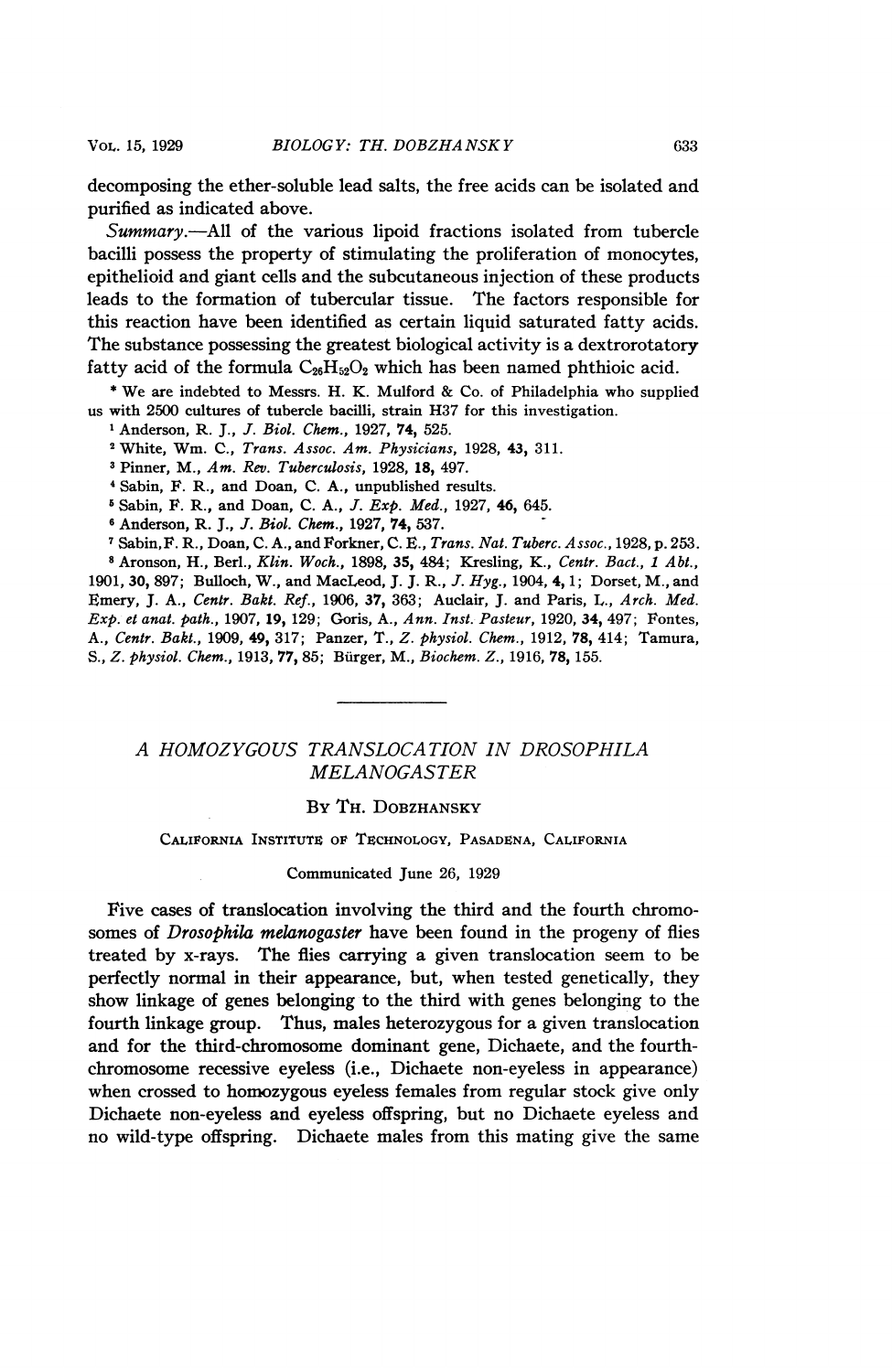result again, if mated to homozygous eyeless females. The stocks of the translocations are maintained, in heterozygous condition, by crossing in each generation Dichaete males heterozygous for the translocation to regular eyeless females.

Genetical and cytological study of these translocations showed that in each of them one member of the pair of larger V-shaped autosomes (obviously the genetical third chromosome) is broken into two parts of unequal length, and the shorter part is attached to the small round chromosome (the fourth chromosome).

It has been found genetically that in two cases the third chromosome is broken between the loci of the genes Dichaete and thread. In these cases the oogonial metaphase plates show one of the larger V-shaped autosomes with one limb markedly shortened (presumably this shortening represents the absence of the part of the third chromosome containing the loci to the left of thread) and a short rod-shaped chromosome not present at all in the normal chromosome group of the species. This rod-shaped chromosome is the translocated fragment of the third chromosome containing the loci from Dichaete to the left end of the chromosome, attached to the fourth chromosome. Only one free spherical fourth chromosome is found in most plates.

In a third case the genetical data suggested that the third chromosome has been broken very near its extreme right end (to the right of claret) and a very small piece of it has become attached to the fourth chromosome. In cytological preparations in this case the third chromosomes appear normal but one of the fourth chromosomes is slightly increased in size.

In a fourth case the third chromosome is broken between scarlet and pink, i.e., nearer to the middle of the chromosome than in the first two cases described above. Cytologically, two fragments of the larger autosome are found. One of them is longer and J-shaped (presumably it contains the loci from pink to the right end of the chromosome), and the other is shorter and rod-like (presumably it is the fragment carrying the loci from scarlet to the left end of the chromosome attached to the fourth chromosome). Only one free fourth chromosome is present in most plates.

Finally, in the fifth case the breaking point of the third chromosome is located genetically between the genes pink and curled. The cytological situation in this case is essentially like that in the preceding one, but in this case the J-shaped chromosome appears a little longer, and the rodshaped chromosome appears a little shorter than in the preceding case. Here, the J -shaped chromosome contains the genes located in the normal third chromosome to the left of pink, and the rod-shaped carries the genes located from curled to the right end of the third chromosome. The rod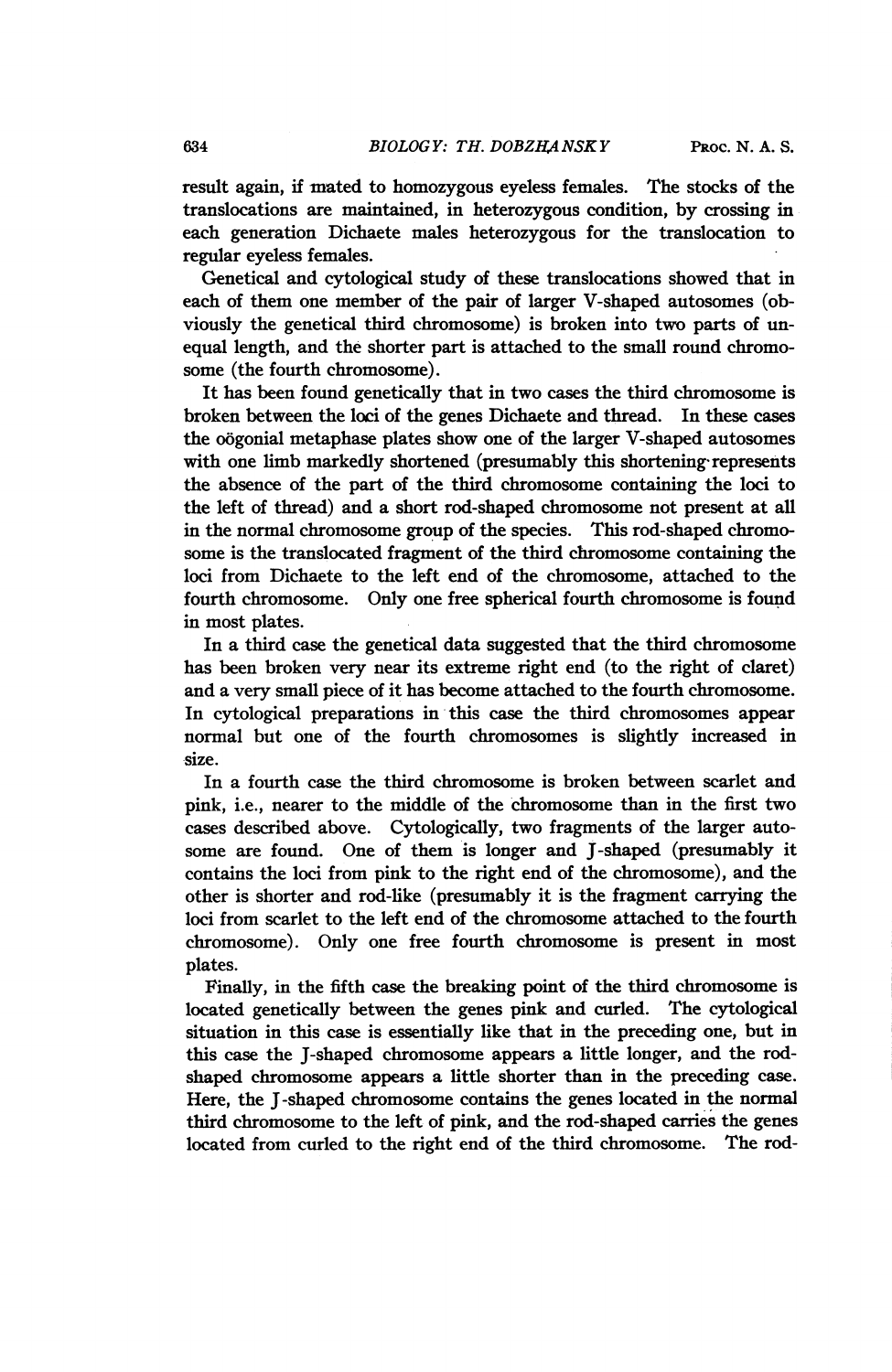shaped chromosome in this case also must include the material normally located in the fourth chromosome.

In general these results showed that the size of the fragments of the third chromosome as seen cytologically is roughly proportional to their size as estimated on the basis of genetical data.

In the fourth case described above, the rod-shaped fragment of the third chromosome is more than twice as long as in the first and the second cases. But when estimated genetically it is not more than one-fifth longer in the fourth case than in the first and the second. These discrepancies may be easily explained by the assumption that in the middle of the third chromosome crossing-over is relatively lower per unit of the actual chromosome length, and accordingly the distances between the genes in the middle part of the third chromosome are represented by the genetical map of this chromosome as relatively closer together than they are in the chromosome itself. On the other hand, the actual distances between the genes located near the ends of the chromosome are exaggerated by the genetical map.\*

A considerable amount of work has been done in the endeavor to secure some of the translocations in homozygous form. As pointed out by Muller (1928), the majority of the translocations are unviable when homozygous. The reasons for this are not yet understood. It seems to be possible that a breakage of a chromosome, which is necessary for the occurrence of a translocation, may take place only in case the chromosome is previously injured by some agent. Or, to the contrary, the breakage itself is likely to do some injury to the chromosome. Anyway this rule is not necessarily true, since out of the five cases of translocation described above, two cases (the fourth and the fifth) give rise to individuals homozygous for the translocation.

In the fourth case (in which the third chromosome is broken between scarlet and pink) flies homozygous for the translocation appear to be somatically normal. The males are fairly fertile, but females seem to be completely sterile, having rudimentary ovaries with no egg-chambers formed.

In the fifth case (the third chromosome is broken between pink and curled) the flies homozygous for the translocation are seemingly normal morphologically and are fertile in both sexes, though the fertility of the females is lower than in wild-type flies or in heterozygous translocation.

The chromosomes of the females homozygous for this translocation have been studied. Seven sufficiently clear oogonial metaphase plates all present the same peculiar condition described below. One pair of normallooking rod-shaped X-chromosomes and one pair of V-shaped second chromosomes are present. No small round fourth chromosomes have been found in the plates studied. One pair of J-shaped chromosomes and one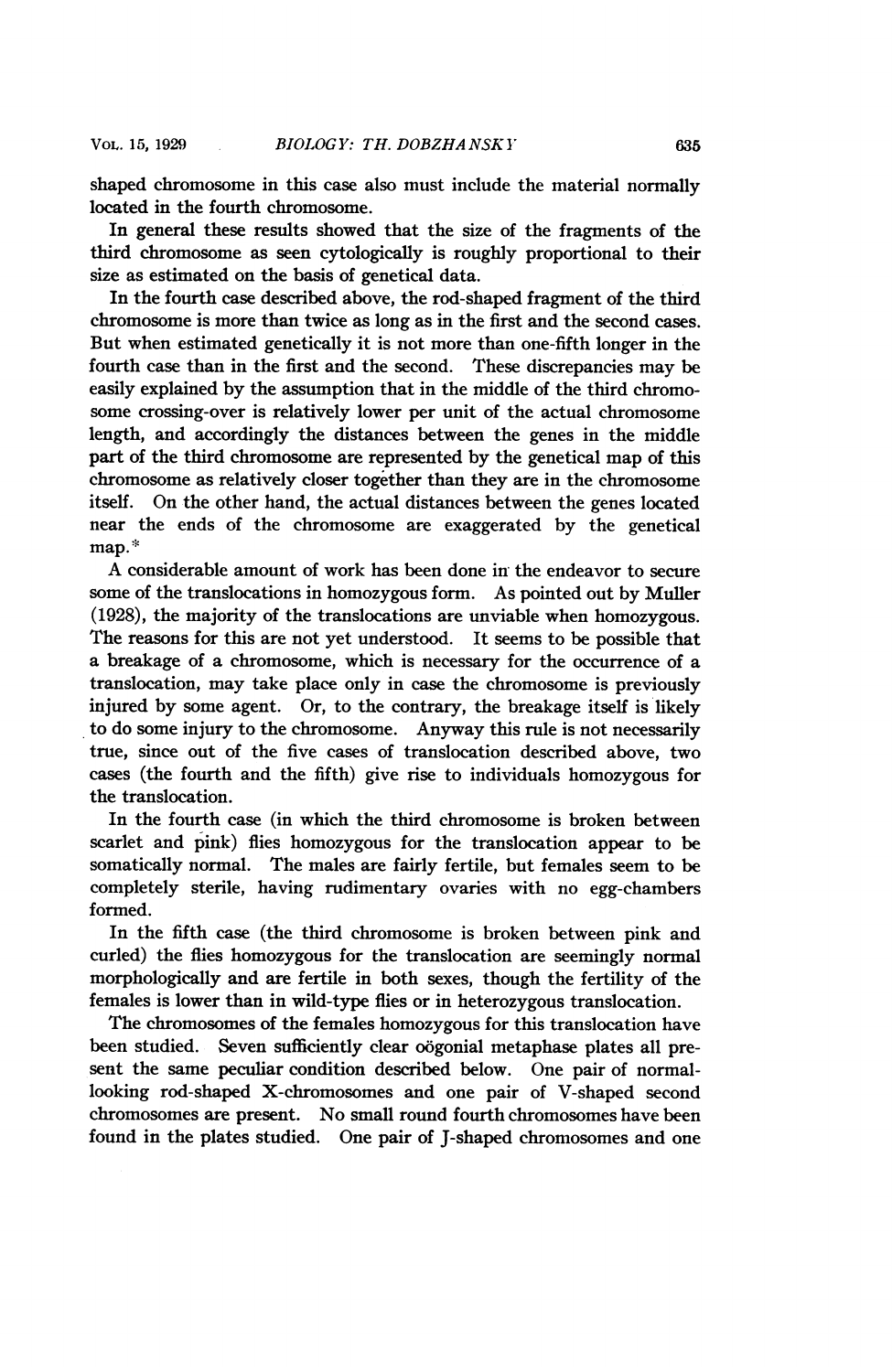pair of rod-shaped chromosomes (which are shorter than the X-chromosomes) are invariably present in the plate. These J-shaped and rodshaped chromosomes are beyond doubt the fragments of the larger Vshaped autosome of the normal fly (the third chromosome), the rod-shaped chromosome containing also the fourth chromosome, which provides a spindle fiber attachment.

The pair of the J-shaped chromosomes of the homozygous translocation shows somatic pairing with each other; the same is true in respect to the smaller rod-shaped pair. But the J-shaped and the rod-shaped chromosomes do not manifest any attraction to each other, in spite of the fact that they are both fragments of the same chromosome of the normal fly. This suggests that the phenomenon of somatic pairing, characteristic of the chromosomes of Diptera, is due rather to attraction between homologous parts of the chromosomes than to attraction between the chromosomes as entities.

Taken as a whole, the chromosomal complex of the homozygous translocation looks so different from the complex of the normal fly of the species Drosophila melanogaster that probably most observers would recognize in it a different species. In fact, it seems to be more like the chromosomal complex of Drosophila immigrans Sturt. (Morgan, Bridges, Sturtevant, 1925, Fig. 60D) or to that of Drosophila melanica (loc. cit., Fig. 60E). Nevertheless, as mentioned above, the homozygous translocation is scarcely different from the normal fly in external appearance. This shows that the properties of the organism are determined not by the form or the shape of the chromosomes, but rather by the content of the chromosomes, i.e., the genes.

Since the homozygous translocation has the third chromosome of the normal fly broken into two parts, it might be expected that in crosses the genes located in different fragments would show no linkage but would show complete independence of each other. The breakage occurred between the genes pink and curled. Therefore the loci from pink to the left end of the chromosome must constitute one linkage group (corresponding to the J-shaped chromosome of the translocation), and the loci from curled to the right end of the map of the chromosome must form another linkage group (corresponding to the rod-shaped chromosome of the translocation). In other words the third-chromosome linkage group of Drosophila melanogaster must in this case be broken into two independent linkage groups. The following experiment shows that this is really the case.

Flies have been secured which were homozygous in respect to the translocation but heterozygous in respect to the following genes belonging to the third linkage group of the normal fly: recessives roughoid  $(ru)$ , hairy (h), thread (th), scarlet (st), sooty (e<sup>s</sup>), claret (ca) and a dominant Dichaete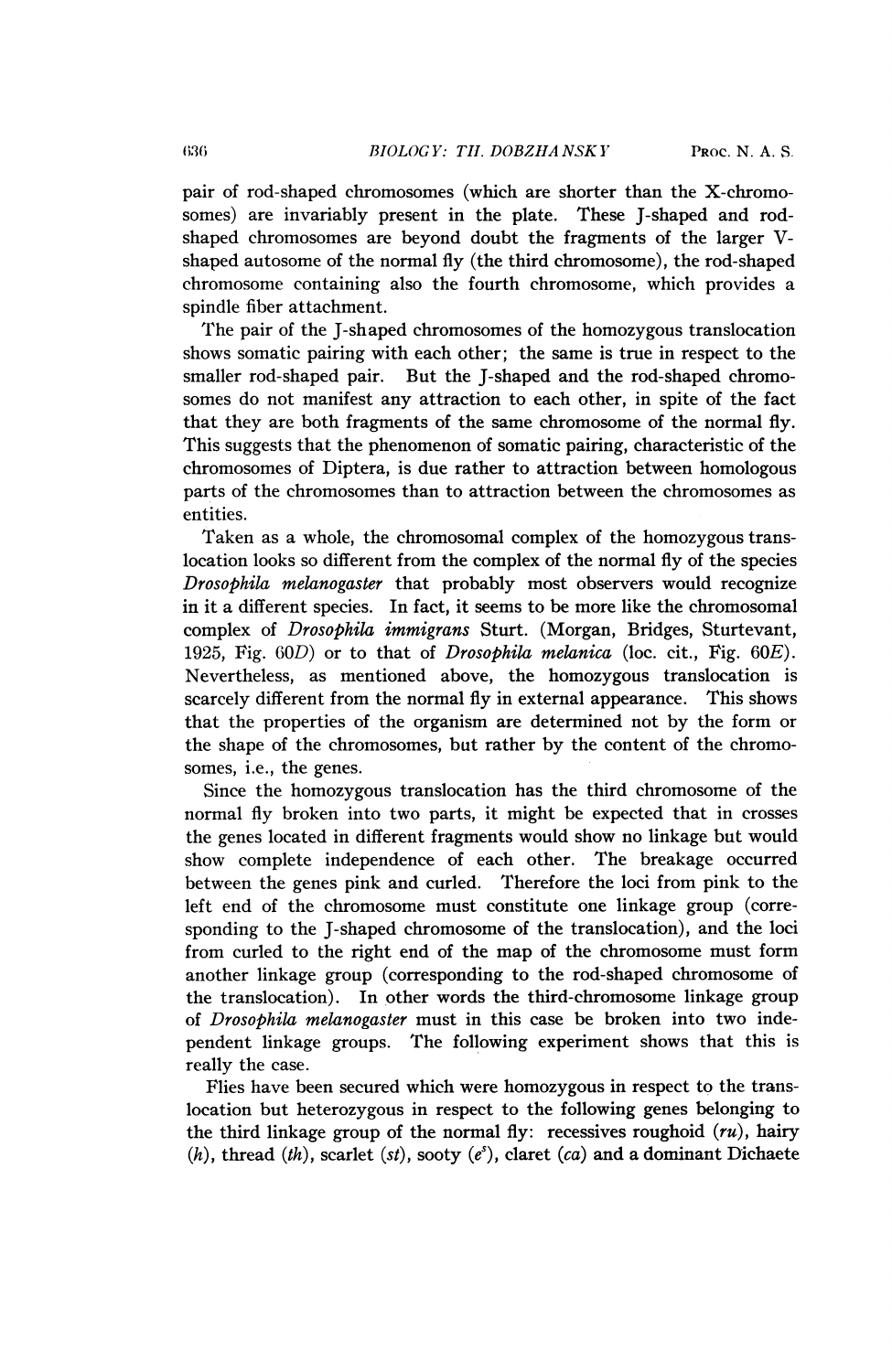BIOLOGY: TH. DOBZHANSKY 637 (D). Males of the above genetical composition have been crossed to normal (i.e., not carrying translocation) females homozygous for  $ru$ , h, th, st,  $e^s$  and ca. This cross may be represented as follows:

$$
\frac{ru h + th st e^s ca}{ru h + th st e^s ca} \varphi \times \frac{ru h + th st}{++D++} \frac{e^s ca}{++} \sigma.
$$

If the third chromosome of the above male were not broken, the progeny of this cross would consist of ru h th st  $e^s$  ca and of D individuals only. But the breakage should allow ru h th st and  $D e<sup>s</sup>$  ca individuals also to appear, so that the offspring should consist of the above four classes in equal numbers. The results obtained in the experiment are:

|          | ruh th st $e^s$ ca | ruth h st      | $D.e^{\bullet}$ ca | D              |
|----------|--------------------|----------------|--------------------|----------------|
| Observed | 227                | 243            | 238                | 232            |
| Expected | $235 \pm 13.2$     | $235 \pm 13.2$ | $235 \pm 13.2$     | $235 \pm 13.2$ |

There can be no escape from the conclusion that the standard third chromosome linkage group, following the break of the visible third chromosome, has become also broken into two independent linkage groups. It necessarily follows that the different parts of the visible third chromosome contain different genes.

As is well known, in males of Drosophila the linkage between the genes belonging to the same linkage group is complete, but in females crossingover occurs. The above experiment shows that in males of the homozygous translocation there is no crossing-over within either of the "new" linkage groups. It becomes interesting to find whether in females homozygous for the translocation there is crossing-over, and if so, what is the frequency of it between the different genes as compared with the frequency of crossing-over between the same genes in ordinary flies. An experiment was arranged as follows:

$$
\frac{ru\ h + th\ st}{++D++} \frac{e^s ca}{++P} \circ \times \frac{ru\ h + th\ st\ e^s\ ca}{ru\ h + th\ st\ e^s\ ca} \circ
$$

The crossing-over within the "new" linkage groups did occur. The frequencies of recombination may be seen in the following table:

| <b>INTERVAL</b> | $\%$ IN HOMOZYGOUS<br>TRANSLOCATION | STANDARD $\%$ | <b>DIFFERENCE</b> |
|-----------------|-------------------------------------|---------------|-------------------|
| $ru - h$        | 27.8                                | 26.5          | $+1.3$            |
| $h - D$         | 14.4                                | 13.9          | $+0.5$            |
| $D - th$        | 1.2                                 | 1.8           | $-0.6$            |
| th<br>$- st$    | 1.5                                 | 1.8           | $-0.3$            |
| م -<br>st       | 46.5                                | 26.7          | $+19.8$           |
| ca              | 31.1<br>٠                           | 30.0          | $+1.1$            |